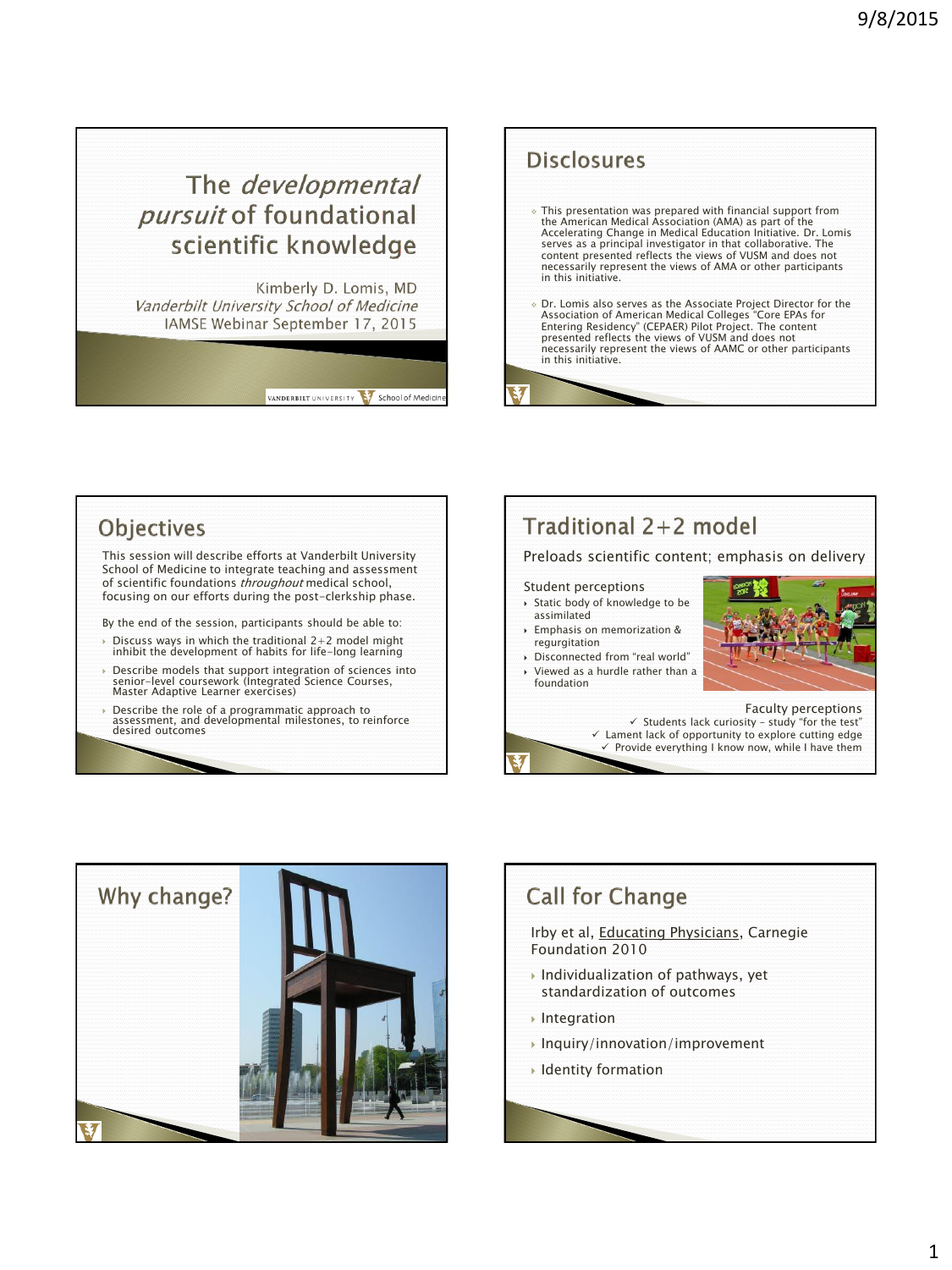









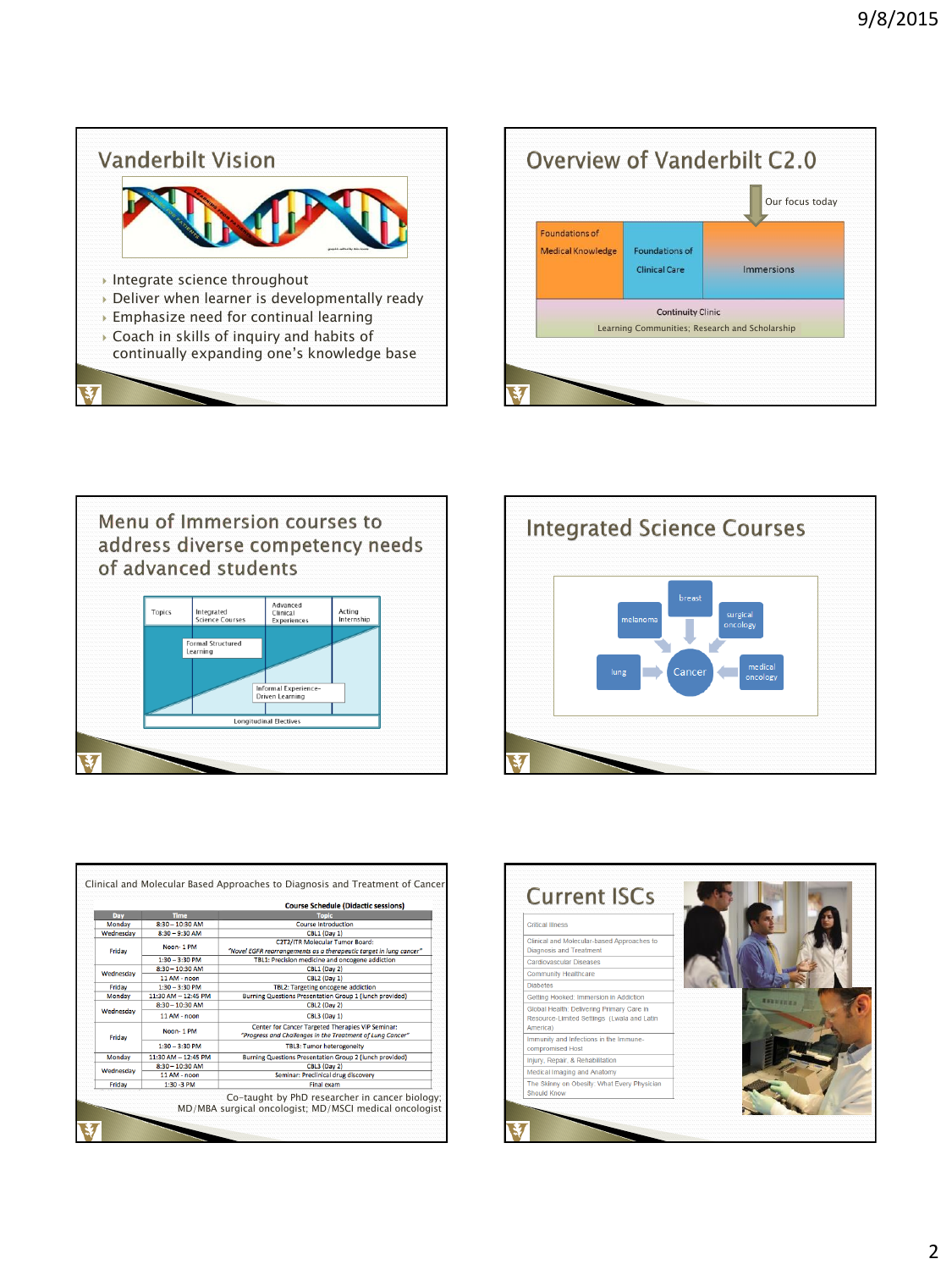### **Advanced Clinical Experiences**

Embed ongoing learning of foundational and advanced science content into daily work process

Coached process, involving basic science educators and librarians

Presentation of findings to team adds value to clinical system